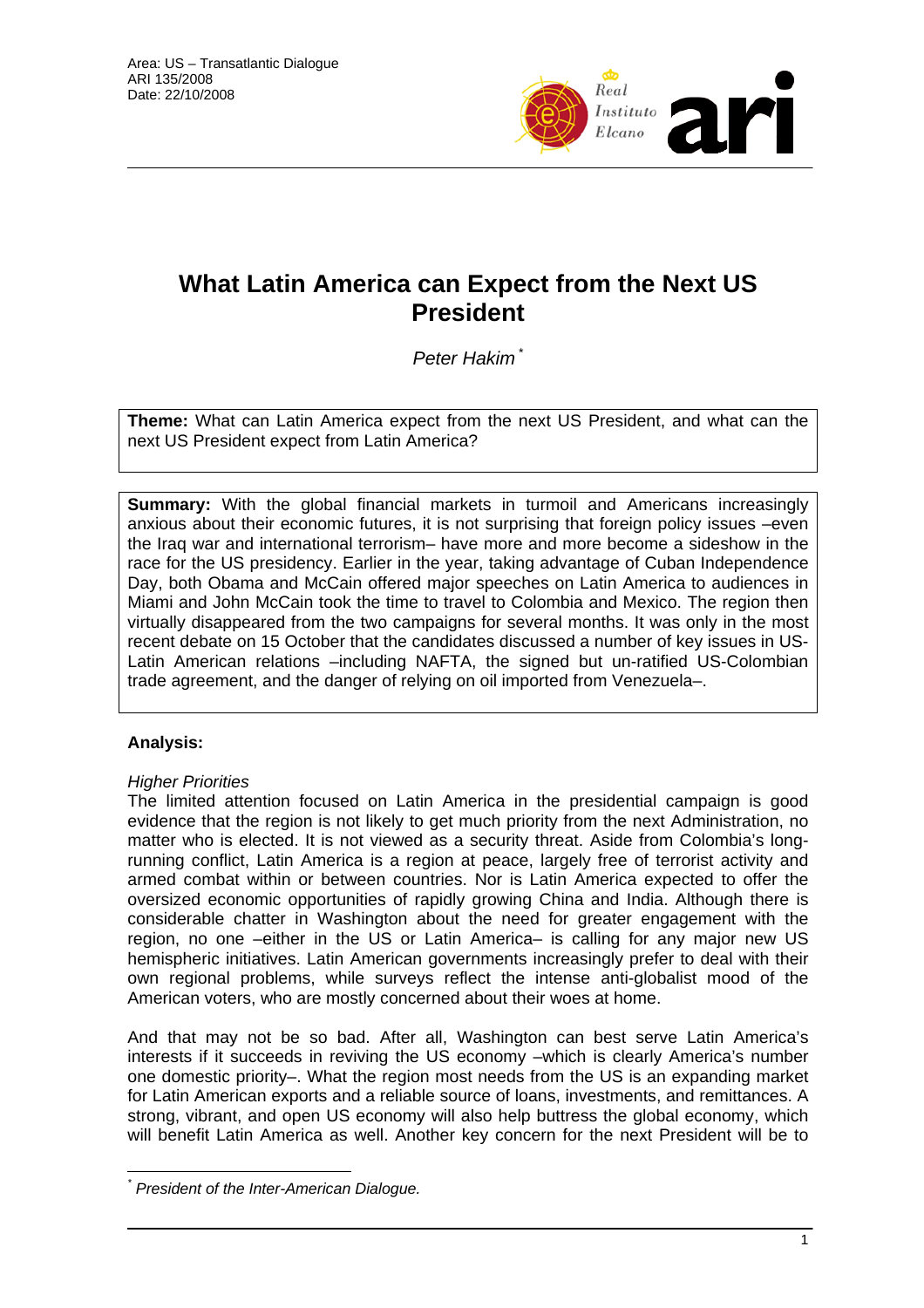

clean up the foreign-policy morass inherited from Bush and restore US credibility worldwide. This, too, would be welcome in Latin America, where widespread anti-US sentiment was provoked by Washington's international policies, including its aggressive unilateralism, reflexive resort to military force and the use of torture.

Barack Obama brings a clear advantage to the task of giving new direction and spirit to US foreign policy. He is the preferred candidate, by large margins, in almost every country of the world. He is also the outsider. He opposed the war in Iraq from the beginning and has consistently expressed his commitment to dialogue, negotiation and multilateralism. In contrast, McCain is identified, although sometimes unfairly, with the current White House approaches. He has spoken out forcefully against torture and other Bush policies, but he remains an enthusiastic supporter of the Iraq war, and has consistently urged military options to deal with such challenges as the Russian intervention in Georgia, Chinese threats to Taiwan and the risk of Iran becoming a nuclear power. He appears instinctively to turn to force rather than negotiations in critical situations.

It is premature to predict where the world financial crisis is headed. Its causes are poorly understood and its full consequences unknown. No one is yet certain about what the right remedies are. Still, Obama might also have the advantage over McCain in addressing the problems and repairing the damage. It is clear that any solution will require a cooperative international response and Obama, almost everywhere, will be the more welcome partner. It is true that the Democrats are far more adverse than Republicans to globalisation and free trade, but the Democrats are also less wedded to rigid free-market ideology. They will be more comfortable with extensive government involvement in the economy, a position that will facilitate collaboration on financial matters with Europe and the rest of the world – if Obama is ready to resist the pressure of his party to look inwards–.

Beyond financial matters, the two areas of US policy that are of greatest concern to Latin America today are immigration and trade. These are the most important items on the Bush Administration's unfinished agenda for the region. Interestingly, they have also become two critical items on Europe's agenda with Latin America. Unfortunately, the current anti-globalist sentiments of the American public will make progress extremely difficult on either front, regardless of who wins November's election.

## *Immigration*

Latin American governments applauded the comprehensive immigration reform promoted by Bush –which included an expanded number of temporary visas for workers, a path to citizenship for the 12 million migrants who are in the US illegally, and tougher enforcement of US immigration laws–. Both candidates endorsed that reform initiative. But McCain (who, with Ted Kennedy, introduced the necessary legislation in the Senate) has since retreated from his pro-reform position, which was widely unpopular among by Republicans, and says he would now vote against his own legislation. Obama continues to support the reforms, which explains, at least in part, why he is favoured by two out of three Hispanic voters. An Obama win with this huge margin of Latino support would create considerable pressure for his Administration to support new immigration legislation –but it would, nonetheless, be an uphill political battle–. The palpable anti-immigrant mood in the US (and Europe) has surely been made worse by the recent economic setbacks.

## *Trade*

When a new US President takes office in January, the most pressing item on the trade agenda will be whether and when the US free trade agreements with Colombia and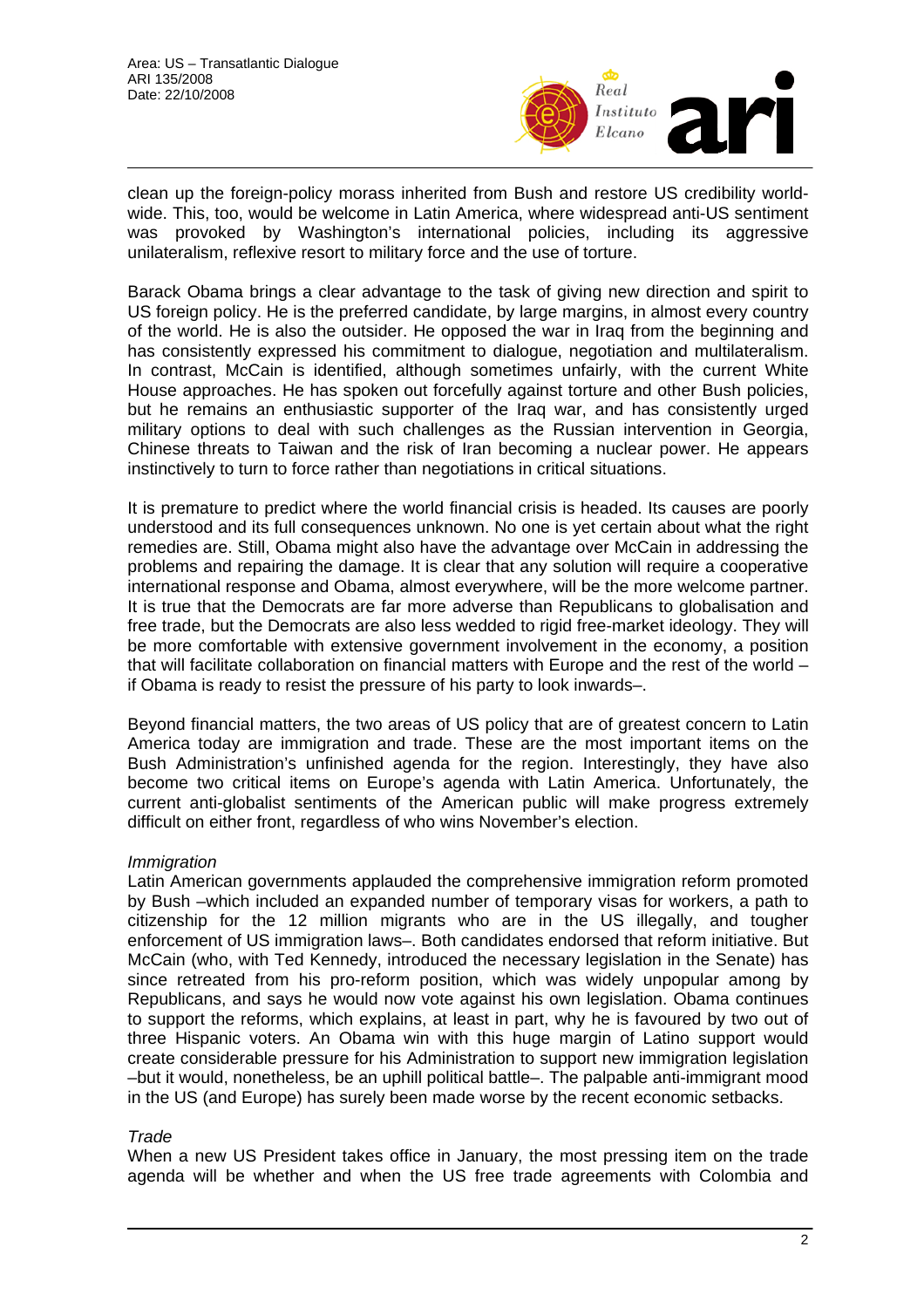

Panama will be sent to Congress for ratification. The Colombian agreement is the more difficult. It was first signed by the two countries in 2006 and has been approved twice by the Colombian legislature. It is opposed by a great majority of Democrats, who have so far refused to allow a vote in Congress. Obama, a critic of most free-trade deals, made clear in his debate with McCain that he would vote against the Colombia accord in its present form, primarily because of continued labour violence in the country. An unabashed supporter of free trade, McCain, in contrast, supports its quick ratification.

Next year, regardless of who wins the presidency, Democrats will expand their majority in Congress. This means that the agreement will not be ratified, probably not even voted on, without changes in the text as well as new Colombian commitments to improve the country's human rights situation. .With those changes and commitments, however, it is likely (although by no means certain) that either Obama or McCain will find a way to secure ratification of both the Colombia and Panama agreements. It is hard to imagine how the US could deny free-trade status to a critical ally like Colombia, while approving it for so many other countries.

Broader trade questions for the next President will focus on how to proceed with the nearly exhausted Doha Round of multilateral trade negotiations and what, if anything, can be done to revive the moribund hemisphere-wide trade pact. McCain is clearly the stronger advocate on both fronts. He has taken unpopular stands that would advance the two negotiations, such as opposing most agricultural subsidies and calling for an end to import tariffs on Brazilian ethanol. Obama has not made his position on key trade issues clear. His problem is how to bridge the gap between his rather orthodox economic views and the distaste that most of his Democratic and labour supporters now have for new trade initiatives. He has called for a revision of NAFTA, but few believe that he will initiate any serious effort to substantially change this 15-year-old agreement. He endorses expanded trade in principle but is vague about what he is prepared to do in practice. Obama and McCain, interestingly, agree on the need for more generous assistance programmes for workers who lose their jobs because of trade. More than anything else, this trade-adjustment aid is essential to any effort to build bipartisan support for new trade deals, and may be the where the next Administration should begin to define its trade policy.

## *The Bilateral Challenges*

Bilateral relations will present the next President with some of his most complicated challenges. Mexico, the US's most important relationship in Latin America, is going through a troubled period where its security and political stability may be at risk from organised criminal violence and its economy is threatened by the global financial disruptions. Potentially even greater risks confront the majority of small nations in Central America and the Caribbean. Washington now has major geopolitical competitors. Brazil has emerged as an influential regional and increasingly global leader, while Venezuela has become a belligerent and potentially dangerous adversary for the US. Cuba may be on the verge of changing in unpredictable ways and Haiti remains close to becoming a failed state.

## *Venezuela*

The most visible and extensively discussed challenge comes from Venezuela and its circle of supporters. President Hugo Chavez has succeeded in centralising power to such a degree that Venezuela can hardly be called a democracy any longer. Region wide, he is disrupting inter-American relations, fuelling internal conflicts in several Andean countries,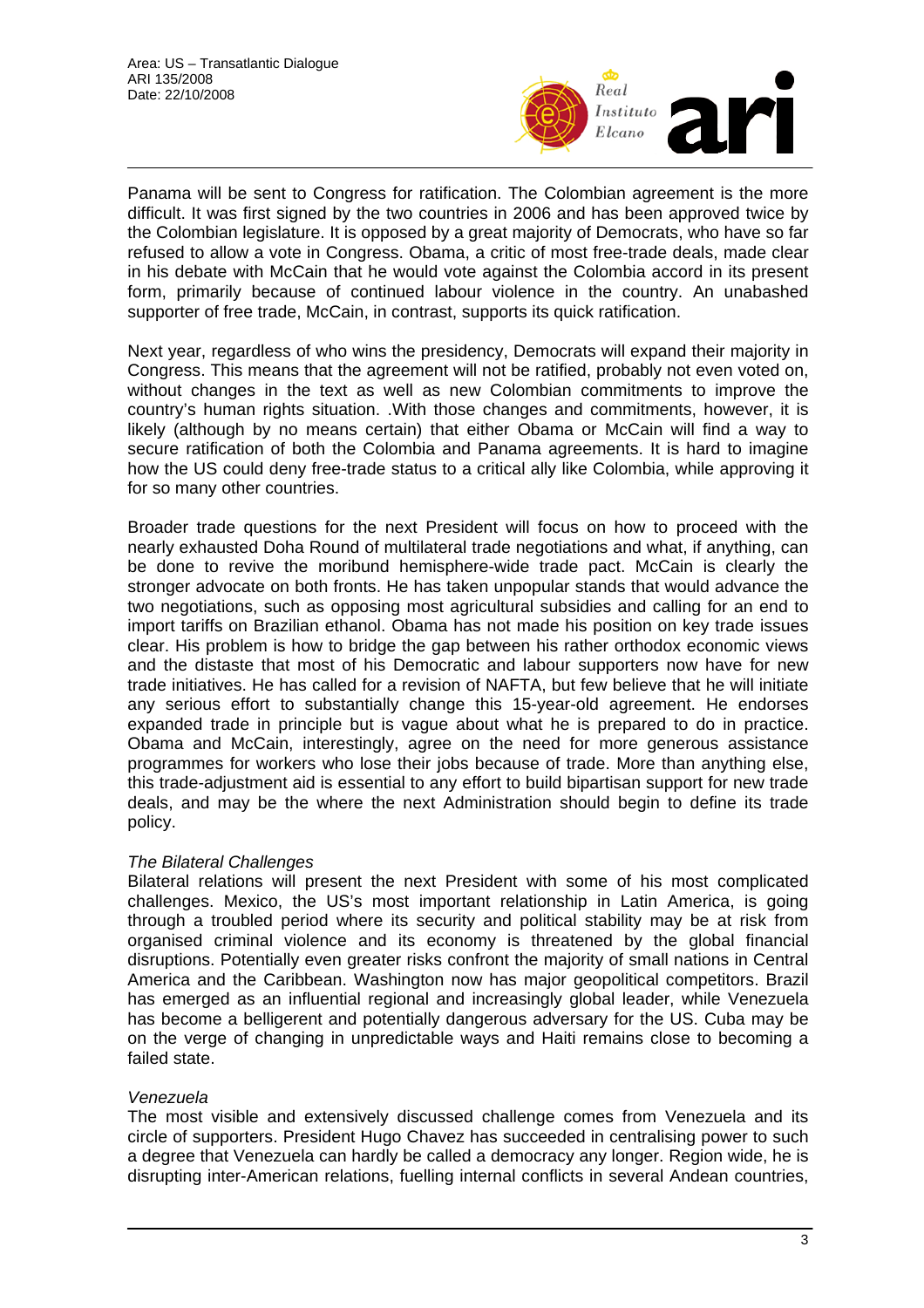

providing access to Latin America for US adversaries like Iran and Russia, and keeping the US and many Latin American countries off-balance. Although his anti-US alliance currently incorporates only four or five of the weakest and most unstable countries in the hemisphere, many other countries are looking to Venezuela as a source of needed financial support.

Obama and McCain have very different policy prescriptions for dealing with Venezuela. McCain's discourse on Latin America is reminiscent of Cold War rhetoric. He considers Latin America a region of adversaries and allies –and sees Washington's primary task as mobilising and assisting the former to confront the latter, led by Venezuela–. This was also the initial policy instinct of Bush, which failed because it ignored Latin America's growing complexity and independence. It disregarded the fact that most countries in the region, including our best allies, not only want to avoid confronting aggressive, oil-rich Venezuela. They also want to maintain good economic and political relations with the country.

Obama appears more inclined to follow the more recent approach of the Bush White House, which severely moderated its responses to the antics and threats of Chavez, and stopped pressing other countries to restrict relations with or oppose Venezuela. Obama has also said that, under the right circumstances, he would be ready for a dialogue with Chavez. But the next Administration may have to do more to offset or blunt Venezuela's influence –for instance by offering more Latin American countries assistance in addressing their most serious problems, including still high energy and food costs, growing internal security concerns, and the damages that emerge from the financial meltdown–. But this will require resources and political commitment, both of which will be in short supply no matter who is elected.

#### *Mexico*

Chavez and Venezuela may be Washington's most conspicuous challenge, but its most dangerous could be an increasingly distressed Mexico –which today faces mounting threats to its internal security and even stability from criminal violence and drug trafficking–. Moreover, the Mexican economy, because it is so tightly connected to the US economy, is at risk of a sharp reversal and possibly prolonged recession, which would be compounded by the political gridlock which, for example, currently prevents the country from taking necessary measures to halt the decline of its oil production.

These are not problems that the US, regardless of who is the next President, will be able do much about. They mostly have to be addressed and resolved by Mexico. In 1995, during an earlier Mexican economic crisis, the US supported a major share of a US\$50 billion rescue package; given the US's own needs that is virtually out of the question now. US funding through the Mérida Plan can offer some help to Mexico to confront problems associated with organised crime and illicit drugs, but most of the resources and political resolve will have to come from Mexico. For sure, the US could do far more to curb the sale of US arms to Mexican criminals and spend more on reducing demand for illicit drugs. But again, the single most important thing the US can do for Mexico (and the rest of Latin America) is to get its economy and finances in order.

The Mexican authorities are not particularly enthused by either candidate. McCain's image has been severely tarnished by his turnabout on immigration reform and his vocal support of tough enforcement of immigration laws, including the construction of the notorious wall on the US-Mexican border. For his part, Obama's virulent criticism of the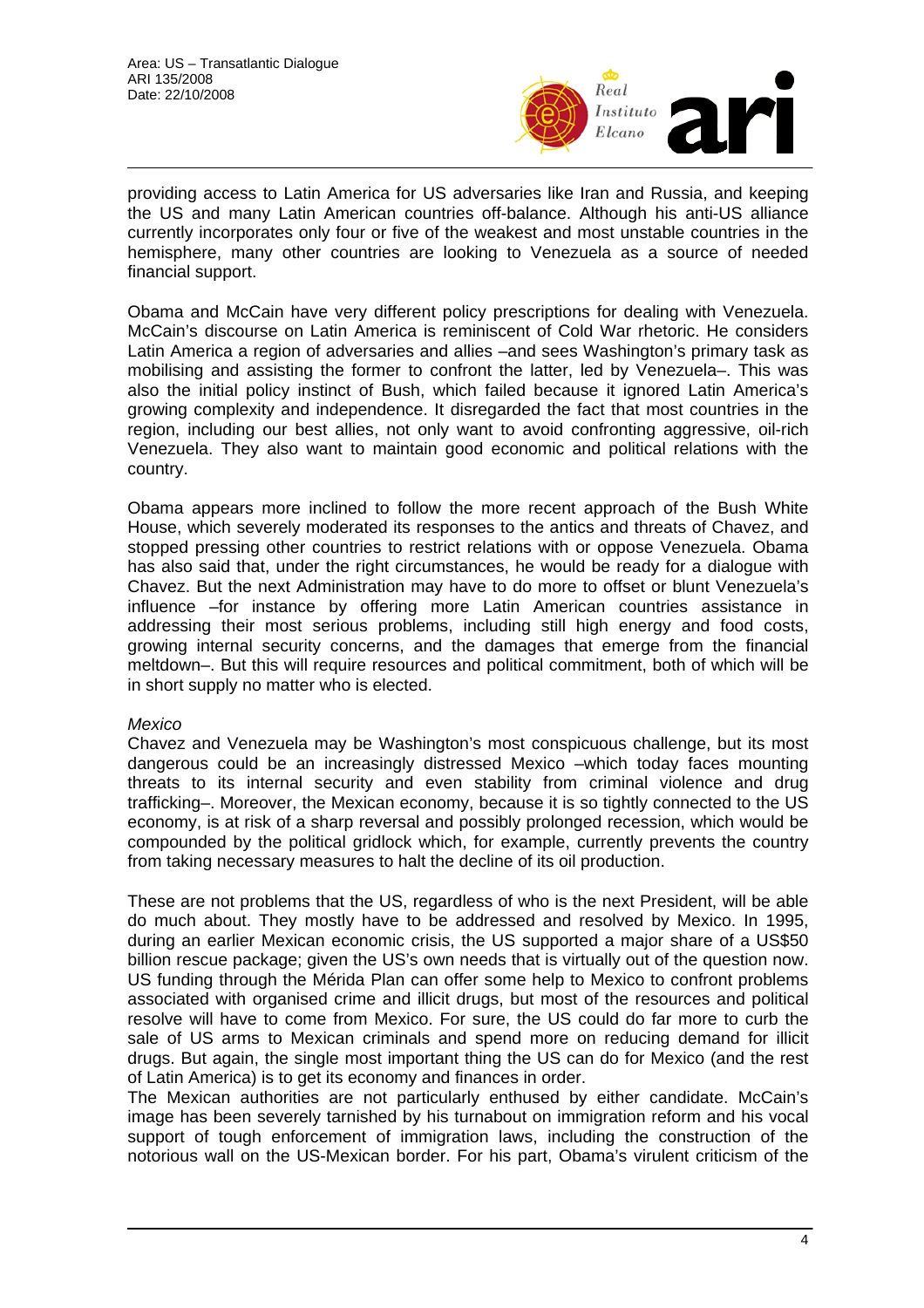

Nafta free-trade agreement and his call for its renegotiation sounds at times disparaging of Mexico.

## *Central America and the Caribbean*

Even more at risk than Mexico are the 23 small countries of Central America and the Caribbean –with a total population of some 70 million people–. Although vastly different on many dimensions, they all are heavily dependent economically on the US for exports, tourism, investment and remittances. Like Mexico, many of them are suffering record levels of criminal violence and expanding drug trafficking and abuse. Some governments, particularly of the smallest countries, appear to be increasingly infiltrated by criminals. And the bulk of the countries import most of their food and energy –with prices still far above what they were a year ago–. This all adds up to a potential crisis in the region as a whole, affecting a good share of the countries. The best evidence of the danger is the large number of countries that have already turned to Venezuela for assistance. Neither candidate has even acknowledged the problems of the region, which is often referred to as the third border of the US.

#### *Haiti*

Nor has either candidate said much about the special case of Haiti, the hemisphere's one failed or nearly failed state. Without UN troops, Haiti cannot maintain order and security on its own, its government barely functions and the economy, despite recent growth, is in deep distress. With two recent, devastating hurricanes, high food prices (which provoked massive riots and the ouster of the Prime Minister) and the US recession, Haiti's economy will likely further unravel and its population of some 8 million people become more desperate. No US Administration in memory had done much for Haiti, and the next President will face the problem with fewer resources and greater demands. One simple, initiative proposed by the Haitian government would be for Washington to stop deporting Haitian migrants regardless of their legal status (which it has done in the past for Salvadorean and Guatemalan refugees). Neither candidate has voiced a position on this.

## *Cuba*

One policy shift that would be applauded throughout Latin America would be a genuine US opening toward Cuba. There is no issue that carries more symbolic weight or on which Washington is farther out of step with Latin America. Nearly every government in the region maintains normal relations with Havana, no government (not even Washington) considers Cuba a threat and all of them believe the current US approach is an obstacle – not an incentive– to democratic advance and economic reform in Cuba. Still, no matter who is President, a dramatic reversal on Cuba is probably not in the cards. The powerful Cuban-American community will retain its influence on Cuba policy and oppose all but modest changes. The US Congress has been dominated by Democrats for the past two years but has not offered a single legislative initiative on Cuba. McCain remains a staunch supporter of the US embargo on Cuba and other associated restrictions (despite his former advocacy of normalising relations with Viet Nam). Obama may be more open to change, but he has been cautious –proposing only a very modest initiative that would allow Cuban-Americans more visits to the island and lift caps on remittances (two measures, incidentally, that most Cuban-Americans seem to favour)–. The Democratic candidate has also indicated a willingness to meet face-to-face with the Cuban President Raul Castro, although under conditions that Havana would likely reject. US policy, however, is likely to evolve only gradually and changes will require Cuban-American support and reciprocal actions by the Havana government.